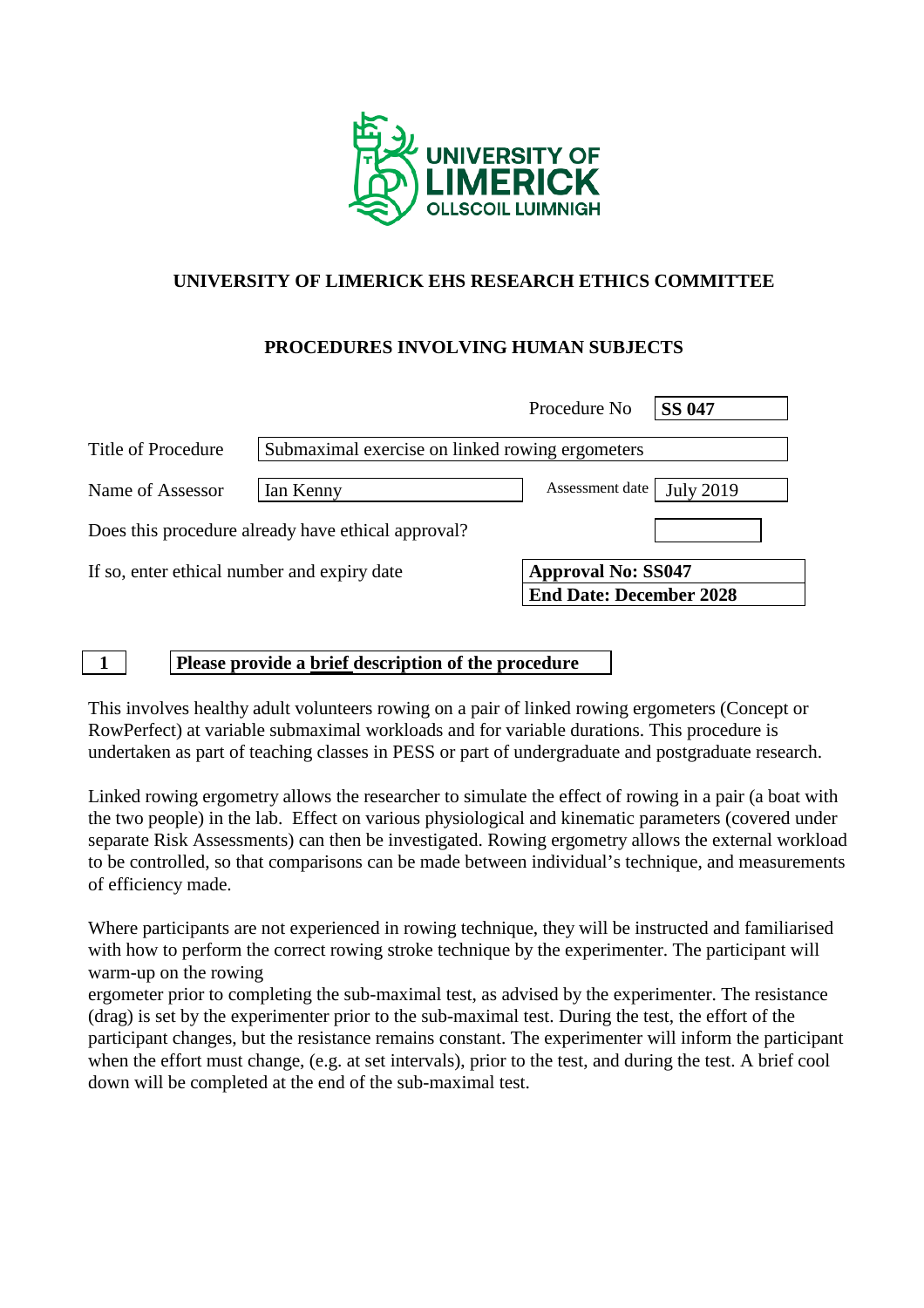

### **4 Potential risks. To be explained before obtaining consent**

All exercise carries risk of cardio vascular accident in those who are susceptible. The participants will complete a standard pre-test questionnaire prior to participation, and no one with a history of cardiovascular disease, or a recent musculoskeletal injury would be asked to undertake this procedure. Additionally, all labs and all PESS research would utilise an informed consent document prior to participation, which would explain the risks to the participant.

Accidents on rowing ergometers are very rare and the warm-up, test protocol and cool-down will be explained in detail to the participants prior to the test.

It should be noted that in teaching labs, ergometer rowing is currently undertaken by students of Sport and Exercise Sciences and Physical Education UG programmes or students of the taught Master's programmes, who are usually exercise tolerant. In PESS research, participants will have no contraindications to safe participation in exercise / physical activity.

#### **5 Action to be taken in the event of a foreseeable emergency**

The procedure will be terminated if the volunteer shows any sign of distress.

Standard first aid procedures may be required depending on the severity of the situation. The following standard procedure should be followed in the event of an incident occurring in the PESS building / UL Facility:

1. Stop the procedure. Position the subject to prevent self-injury.

2. If appropriate, raise the subject's lower limbs to improve blood flow. Should the subject fail to respond summon help immediately.

3. Check vital signs airways, breathing and circulation (ABC)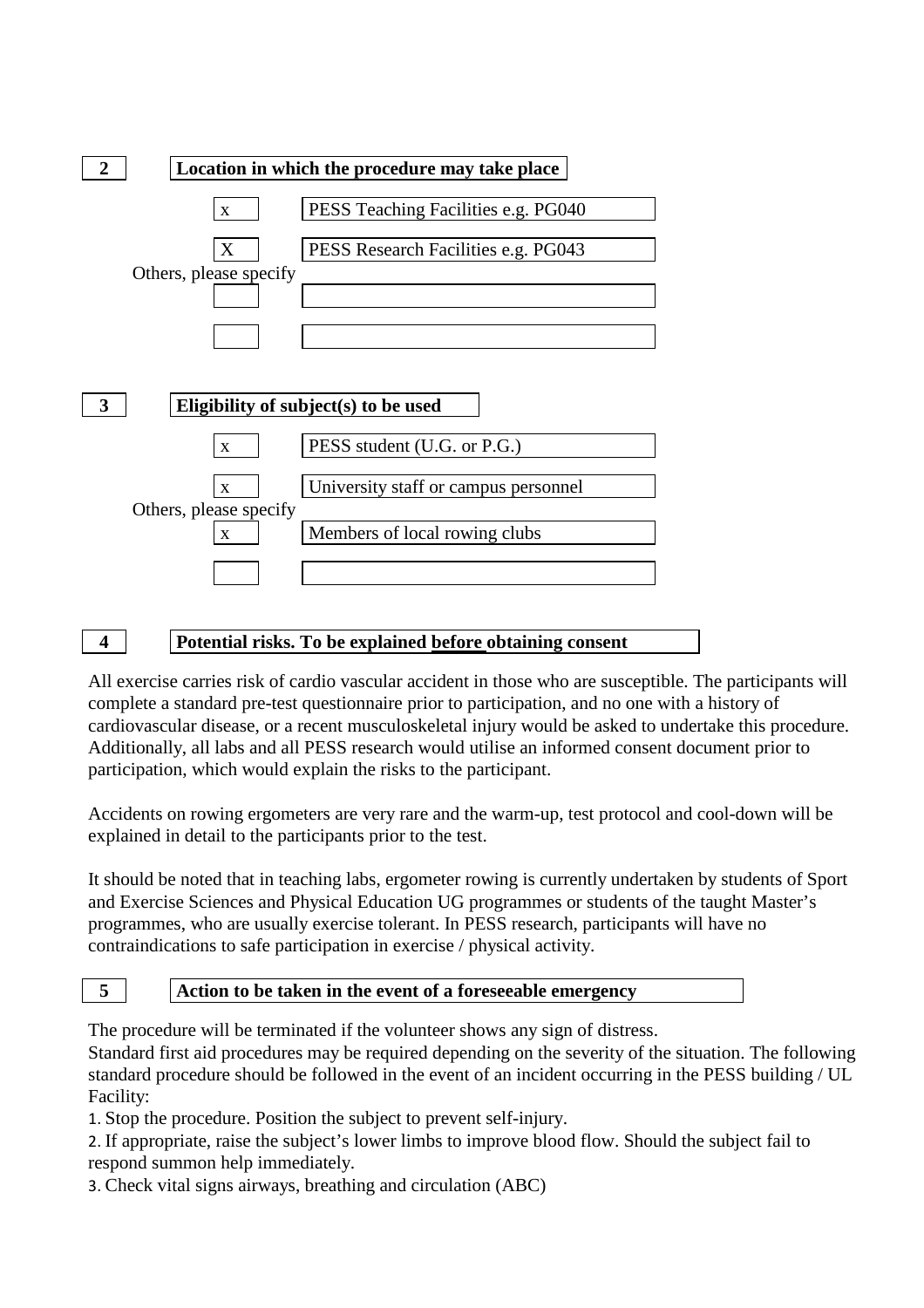4. If required attempt CPR as soon as possible.

5. Requesting Help: Emergency Contact telephone numbers are listed on laboratory door:

• During normal working hours 9am-5pm, use lab phone to contact the Student Health Centre on 061-202534

• Outside of normal working hours, or if the Student Health Centre number is engaged/busy, use the laboratory phone to dial 3333 for UL security personnel who will then contact the ambulance service. Contact one of the PESS First Aiders – names are listed on the PESS laboratory door. 6. When contacting the above clearly state: Location, Building, Room Number, Nature of Incident/Accident and provide a contact number.

7. Complete the UL 'Accident & Emergency' form (completed by the investigator, not the volunteer). Forms available on UL HR website:<https://www.ul.ie/hr/hr-policies-procedures-and-forms-z>